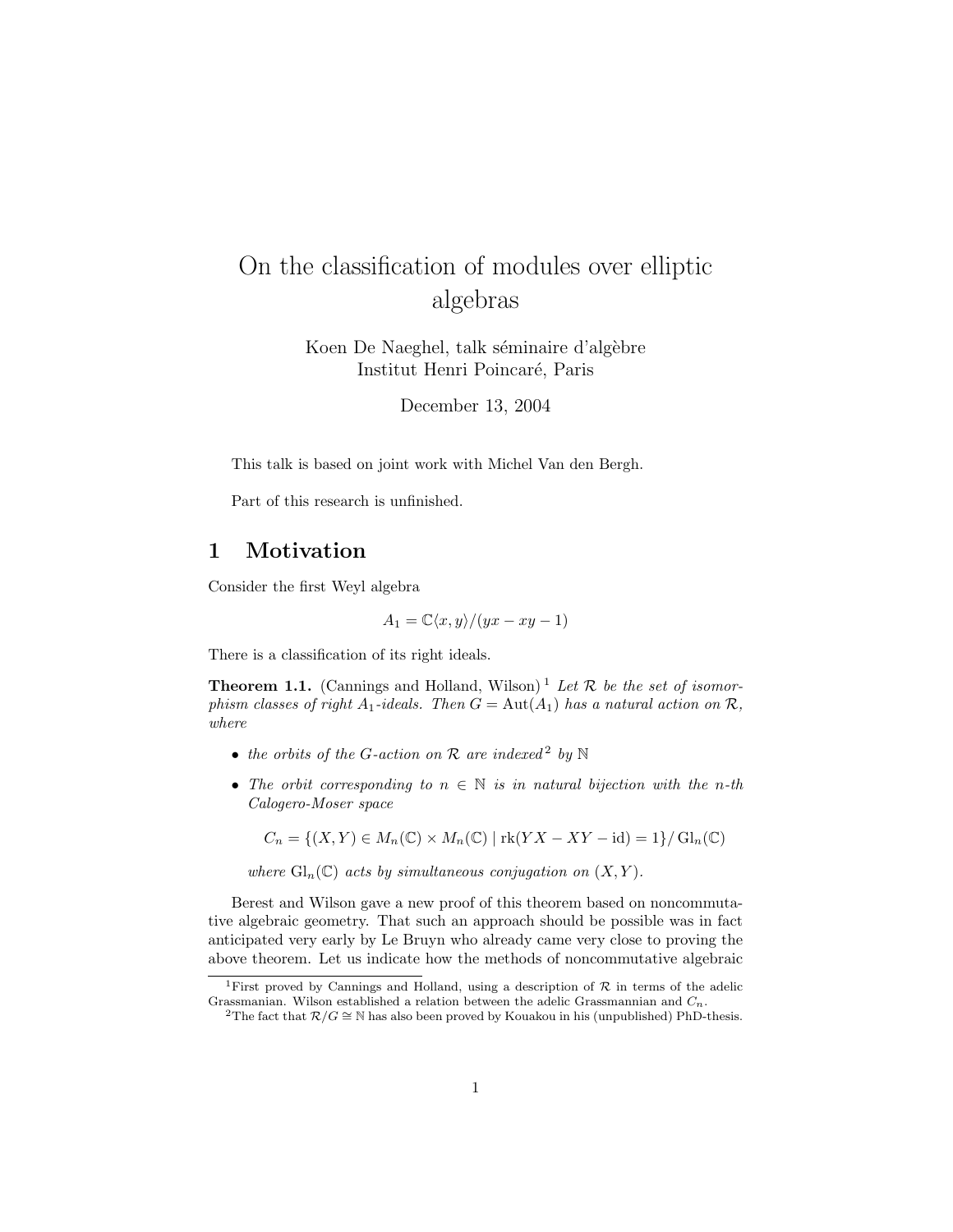geometry may be used to prove Theorem 1.1. Introducing the homogenized Weyl algebra

$$
H = \mathbb{C}\langle x, y, z \rangle / (zx - xz, zy - yz, yx - xy - z^2)
$$

we have that  $H/(z) = k[x, y]$  and  $H/(z - 1) = A_1$ . Ideals of  $A_1$  correspond to reflexive rank one graded right ideals of  $H$ . Now  $H$  defines a noncommutative projective plane  $\mathbb{P}^2$  (in the sense of Artin and Zhang), which is a noncommutative deformation of  $\mathbb{P}^2$ . Describing R then becomes equivalent to describing certain objects on  $\mathbb{P}^2_q$ . Objects on  $\mathbb{P}^2_q$  have finite dimensional cohomology groups. To see how these may be used to define moduli spaces, due to a more general theorem of Bondal we have an equivalence of derived categories (in the commutative case this is called Beilinson's equivalence)

$$
D^{b}(\operatorname{coh} \mathbb{P}_{q}^{2}) \underset{\substack{\leftarrow \\ -\otimes_{\Delta} \varepsilon}}{\overset{\operatorname{RHom}_{\mathbb{P}_{q}^{2}}}{\longrightarrow}} D^{b}(\operatorname{mod} \Delta)
$$
 (1)

where  $\mathcal{E} = \mathcal{O}(2) \oplus \mathcal{O}(1) \oplus \mathcal{O}$  and mod( $\Delta$ ) is the category of finite dimensional representations of the quiver  $\Delta$ 

$$
\begin{array}{ccc}\n & \xrightarrow{X_0} & \xrightarrow{X_1} \\
0 & \xrightarrow{Y_0} & 1 & \xrightarrow{Y_1} & 2 \\
& \xrightarrow{Z_0} & & \xrightarrow{Z_1}\n\end{array}
$$

with relations  $Z_1X_0 = X_1Z_0$ ,  $Z_1Y_0 = Y_1Z_0$ ,  $X_1Y_0 - Y_1X_0 = Z_1Z_0$  reflecting the relations of H. Note that tails $(A) = \text{coh}(\mathbb{P}_q^2)$  is the quotient category of finitely gererated graded right H-modules up to finite dimensional modules, and we write  $\mathcal O$  for the image of H in this category. Under the equivalence (1) objects in R correspond to representations M of the quiver  $\Delta$  for which

$$
\underline{\dim} M = (n, n, n-1) \text{ and } \operatorname{Hom}_{\Delta}(M, p) = \operatorname{Hom}_{\Delta}(M, p) = 0 \text{ for all } p \in \mathbb{P}^1 \tag{2}
$$

for some positive integer *n*, where we note that a point  $p \in \mathbb{P}^1 = \text{Proj } k[x, y]$ determines a representation p of  $\Delta$  where dimp = (1, 1, 1). The condition (2) on  $M$  then becomes equivalent with the assertion

$$
\underline{\dim} M = (n, n, n-1)
$$
 and  $M(Z_0), M(Z_1)$  surjective

Using the relations on  $\Delta$  it follows that

$$
\bigg(M(X_0)M(Z_0)^{-1}, M(Y_0)M(Z_0)^{-1}\bigg)
$$

defines a point in the *n*-th Calogero-Moser space  $C_n$ .

However there are many more noncommutative deformations of  $\mathbb{P}^2$  than just the one associated to the Weyl algebra. An interesting class of algebras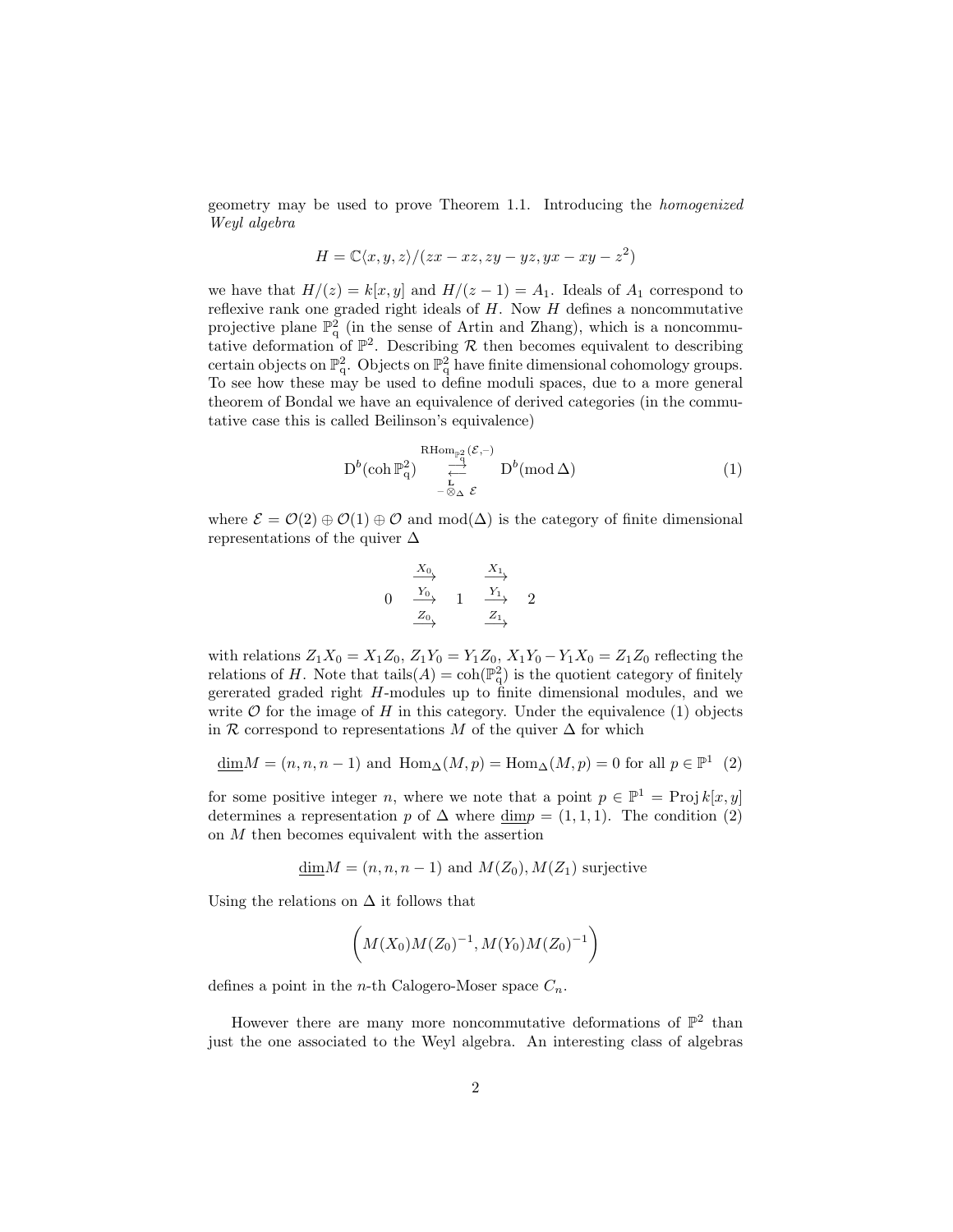which behave well and give rise to such deformations are the so-called threedimensional Artin-Schelter regular algebras with three generators. Along with such an algebra A comes<sup>3</sup> an elliptic curve  $E \subset \mathbb{P}^2$  and an automorphism  $\sigma$  on E. In case E is smooth and  $\sigma$  has infinite order one obtains a similar description for the set  $R$  of isomorphism classes of right reflexive rank one A-modules, up to shift of grading. Objects in  $R$  now correspond to representations  $M$  of the quiver  $\Delta$  for which

 $\dim M = (n, n, n-1)$  and  $\operatorname{Hom}_{\Delta}(M, p) = \operatorname{Hom}_{\Delta}(M, p) = 0$  for all  $p \in E$ 

where the relations of  $\Delta$  now reflect the defining equations of A. However in general the description of this category of representations is more subtle. In the generic case i.e. if A is a three-dimensional Sklyanin algebra we were able to prove

**Theorem 1.2.** (- and Van den Bergh) There exist smooth affine connected varieties  $D_n$  of dimension  $2n$  such that  $\mathcal R$  is naturally in bijection with  $\prod_n D_n$ .

We would like to think of the varieties  $D_n$  as elliptic Calogero-Moser spaces. We have that  $D_0$  is a point and  $D_1$  is the complement of E under a natural embedding in  $\mathbb{P}^2$ .

Remark 1.3. Nevins and Stafford obtained a similar theorem for most Artin-Schelter regular algebras in three variables, although without the affine part. They worked in a more general setting by considering all torsionfree graded right A-modules of rank one. In the commutative case this corresponds to the Hilbert scheme of points on  $\mathbb{P}^2$ .

We start from the observation that instead of modules of Gelfand-Kirilov dimension (for short gk-dimension) two over the Weyl algebra  $A_1$  we may consider (simple) modules of gk-dimension one. These modules have been determined by Block in 1981. Writing  $4 \cdot B$  for the localisation of  $A_1$  at the set of polynomials in  $y$  (which is a principal ideal domain) the simple  $A_1$ -modules are of the form

 $A/(A \cap Bb)$  for some irreducible  $b \in B$  (satisfying a technical condition), or

 $k[x]$  where x acts as multiplication and y as  $y - \alpha = -\frac{d}{dx}$ ,  $\alpha \in k$ 

Although this is a precise description, what we hope for is some space parameterizing these modules. We might obtain this goal by extending the methods of noncommutative algebraic geometry used for the description of the right ideals of  $A_1$ . On the level of the homogenized Weyl algebra  $H$ , (simple)  $A_1$ -modules of gk-dimension 1 correspond to (critical) z-torionfree gk-2 modules over  $H$ . These objects define certain objects on  $\mathbb{P}^2_q$  which cohomology groups may be used to define moduli spaces.

Doing this we will work in the more general setting where  $A$  is a three generator three-dimensional Artin-Schelter regular algebra for which  $E$  is smooth

<sup>&</sup>lt;sup>3</sup>In case  $A = H$  then E is the triple line  $\mathbb{P}^1 = \text{Proj } k[x, y]$  defined by  $z^3 = 0$ .

<sup>&</sup>lt;sup>4</sup>Writing  $A_1 = k[y][x]$  we have  $B = k(y)[x]$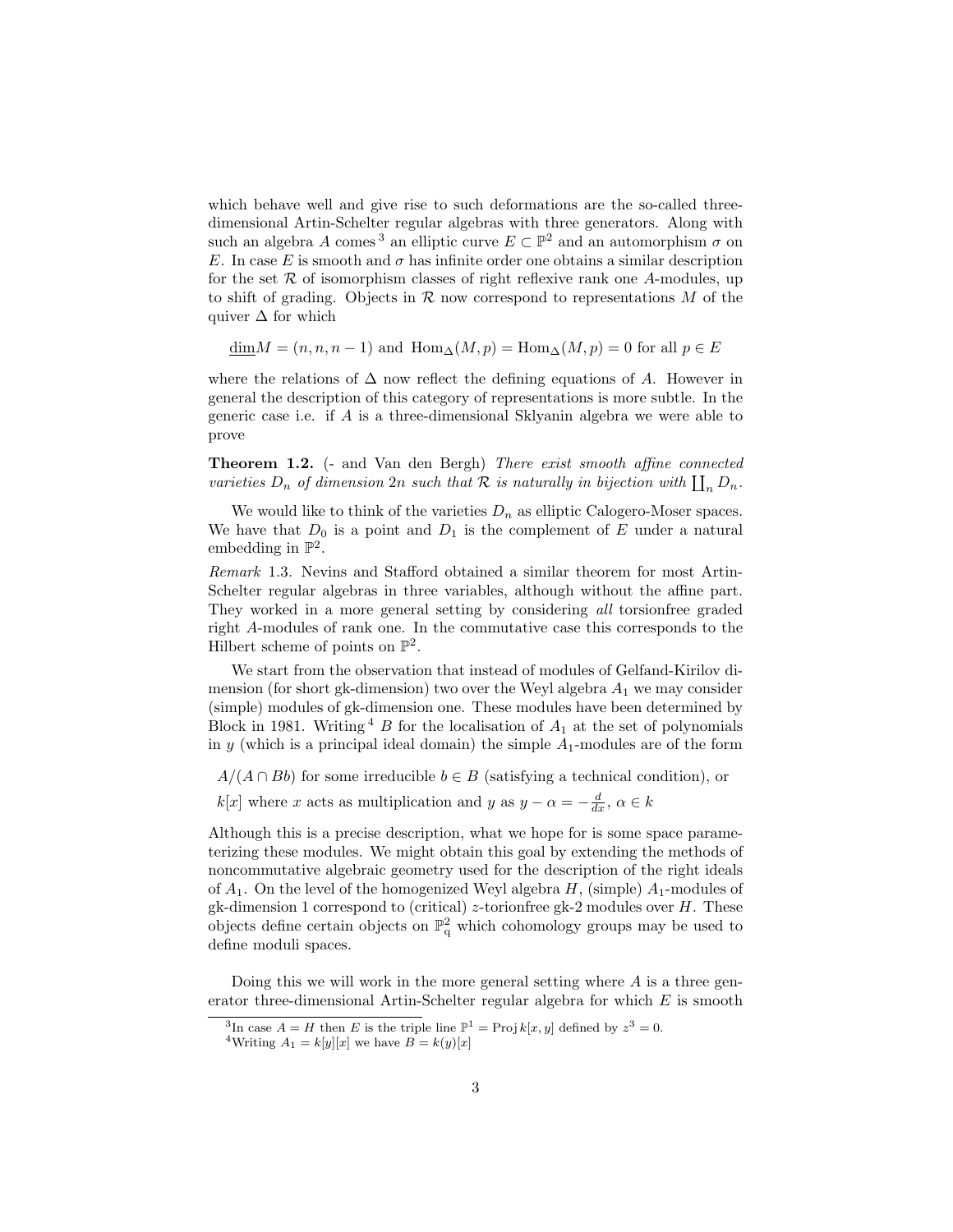and  $\sigma$  has infinite order. Note that there is a canonical central element g of degree 3 of A which plays the role of z for  $A = H$ . We will consider the following questions

- Is there a 'space' parameterizing (critical)  $q$ -torsionfree gk-2 A-modules?
- What are the possible Hilbert series (and minimal resolutions) of these modules?
- How may we present such a critical module up to modules of lower gkdimension?

Recall that an  $A$ -module  $M$  is critical if it is nonzero and if every proper quotient has lower gk-dimension. And M is g-torsion free if the morphism  $M(-3) \rightarrow M$ induced by multiplication with  $g$  is injective.

## 2 Some preliminaries

Let  $k$  be an algebraically closed field of characteristic zero. An Artin-Schelter regular algebra  $A$  of dimension  $d$  is by definition a connected graded  $k$ -algebra such that

- (i) A has finite global dimension  $d$ ;
- (ii) A has polynomial growth, that is, there exists positive real numbers  $c, \delta$ such that  $\dim_k A_n \leq c n^{\delta}$  for all positive integers *n*;
- (iii)  $\tilde{A}$  is Gorenstein, meaning there is an integer  $\tilde{l}$  such that

$$
\underline{\operatorname{Ext}}_A^i(k_A, A) \cong \begin{cases} A^k(l) & \text{if } i = d, \\ 0 & \text{otherwise.} \end{cases}
$$

where *l* is called the *Gorenstein parameter* of *A*.

There exists a complete classification for Artin-Schelter regular algebras up to dimension three. We will be interested in the three-dimensional ones. If so, as shown by Artin and Schelter, A has either three generators and three quadratic relations or two generators and two cubic relations. We will only consider the case where A has three generators. Then the Gorenstein parameter  $l$  is equal to 3 and  $A$  is Koszul i.e. the minimal resolution of  $k_A$  has the form

$$
0 \to A(-3) \to A(-2)^3 \to A(-1)^3 \to A \to k_A \to 0
$$

It is known A has all expected nice homological properties. For example they are both left and right noetherian domains. Furthermore the Hilbert series of A is the same as that of the commutative polynomial algebra  $S = k[x, y, z]$  namely  $h_A(t) = (1-t)^{-3}.$ 

Following Artin and Zhang we define the projective scheme

$$
\mathbb{P}_{q}^{2} = \text{Proj } A := (\text{Tails}(A), \mathcal{O}, \text{sh})
$$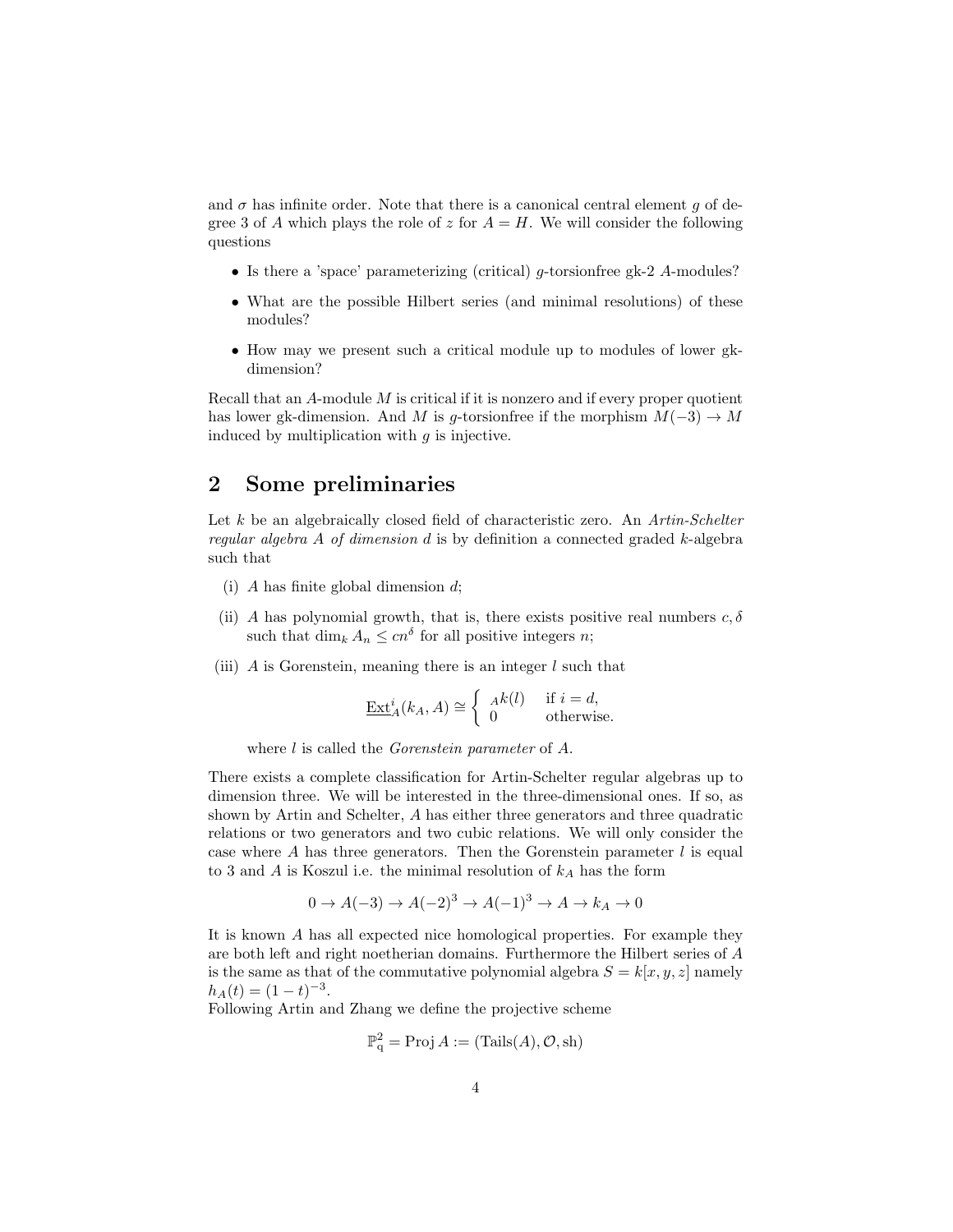Here Tails(A) is the quotient category  $\mathrm{GrMod}(A)/\mathrm{Tors}(A)$  where  $\mathrm{GrMod}(A)$  is the category of graded right  $A$ -modules and  $Tors(A)$  its full subategory consisting of the direct limits of graded finite dimensional A-modules;  $\mathcal O$  is the image of A in Tails(A) and sh is the automorphism on Tails(A) induces by shift of grading. It was shown by Artin, Tate and Van den Bergh that the algebra A is completely determined by geometric data  $(E, \sigma, \mathcal{L})$  where

- $E \hookrightarrow \mathbb{P}^2$  is either  $\mathbb{P}^2$  or a divisor of degree three in  $\mathbb{P}^2$
- $\sigma \in \text{Aut}(E)$
- $\bullet\hskip2pt$   ${\mathcal L}$  is a line bundle on  $E$

If  $E = \mathbb{P}^2$  we say that A is linear, otherwise we say that A is elliptic since  $E$  then corresponds to an elliptic curve. The generic example of  $A$  is a threedimensional Sklyanin algebra. As we noted above there is a central element g of degree 3 of A such that  $B = A/gA$  is isomorphic to the "twisted" homogeneous coordinate ring  $B(E, \sigma, \mathcal{L})$  associated to the geometric data  $(E, \sigma, \mathcal{L})$ . There is a surjective morphism  $p : A \to B$  of graded k-algebras, and its kernel is generated by a central element of degree three. We have an equivalence of categories

$$
\mathrm{tails}(B) \overset{\tilde{(-)}}{\underset{\Gamma_*}{\longleftarrow}} \mathrm{coh}(E)
$$

Combining with the morphism p this gives us a pair of adjoint functors  $i^*, i_*$ 



Note that  $i_*$  is exact.

From now on we will assume that  $A$  is a three-dimensional Artin-Schelter algebra with three generators for which  $E$  is a smooth elliptic curve and the corresponding  $\sigma \in \text{Aut}(E)$  has infinite order.

## 3 Moduli spaces for gk-2 modules

We want to describe g-torsion free  $A$ -modules  $M$  of gk-dimension two. We will make the following simplifications

• The bidual<sup>5</sup>  $M^{**}$  has the *Cohen-Macaulay* property, which means exactly that pd  $M^{**} = 1$ . And M is, up to modules of finite length, uniquely represented by a Cohen-Macaulay module. So we will assume that M is Cohen-Macaulay.

<sup>&</sup>lt;sup>5</sup>where  $M^* = \underline{Hom}(M, A)$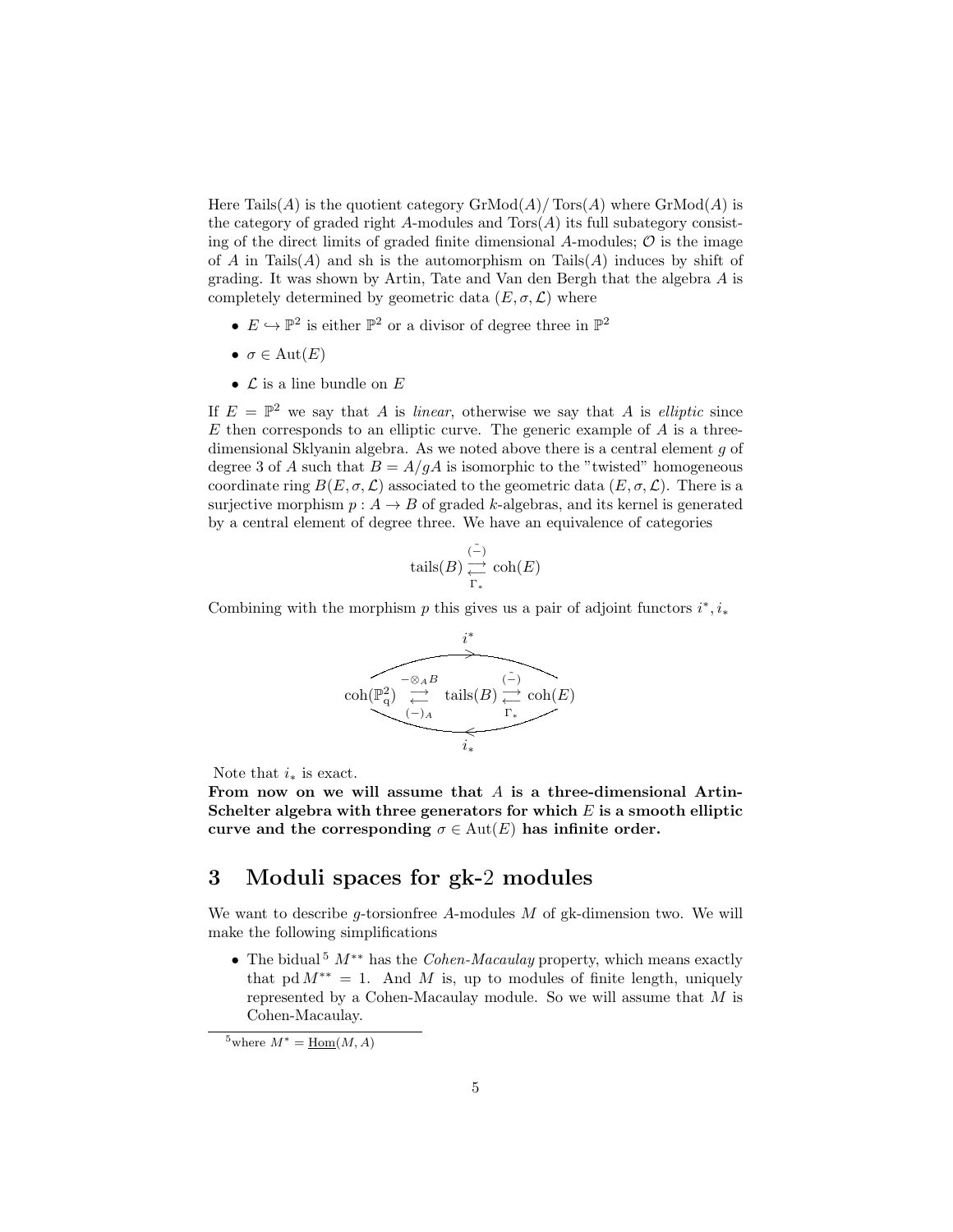- By shift of grading we may assume that the minimal degree of all generators of M is zero. This means that  $M_{\leq 0} = 0$ ,  $M_0 \neq 0$ . We say that M is normal.
- The Hilbert series of  $M$  is of the form

$$
h_M(t) = \frac{e}{(1-t)^2} - \frac{f}{1-t} + g(t)
$$

where  $g(t) \in \mathbb{Z}[t, t^{-1}]$ . The appearing integer  $e > 0$  is called the *multiplic*ity of  $M$ . If  $M$  is normal then the integer  $f$  turns out to be non-negative, and in case M is critical we may prove that  $0 \le f \le e(e-1)/2$ .

So we will restrict ourselves to the full subcategory of  $\mathrm{grmod}(A)$  with objects

$$
G(e, f) = \{g\text{-torsionfree normal Cohen-Macaulay } A\text{-modules } M\}
$$

with Hilbert series 
$$
h_M(t) = \frac{e}{(1-t)^2} - \frac{f}{1-t} + g(t)
$$
 for some  $g(t) \in \mathbb{Z}[t, t^{-1}]\}$ 

In the commutative case these objects correspond to curves of degree  $e$  in  $\mathbb{P}^2$ . The image of  $G(e, f)$  under the quotient functor  $\pi : \mathrm{grmod}(A) \to \mathrm{tails}(A)$  will be denoted by  $\mathcal{G}(e, f)$ . It follows that an object  $\mathcal{M} \in \mathcal{G}(e, f)$  satisfies the following properties

- $H^0(\mathbb{P}_q^2, \mathcal{M}(l)) = 0$  for  $l < 0$
- $i^*{\cal M} \in \text{coh}(E)$  is a finite dimensional  ${\cal O}_E$ -module of length  $3e$

Using Serre duality for  $\mathbb{P}^2_q$  we have

$$
H^2(\mathbb{P}^2_q,\mathcal{M}(l))=\operatorname{Ext}^2(\mathcal{O},\mathcal{M}(l))\cong \operatorname{Hom}(\mathcal{M}(l+3),\mathcal{O})^*=0\text{ for all }l
$$

hence using the Euler function  $\chi$  we may compute  $\dim_k H^1(\mathbb{P}^2_q, \mathcal{M}(l))$  for  $l < 0$ . Via the derived equivalence of Bondal

$$
\operatorname{D}^b(\operatorname{coh} \mathbb{P}^2_q) \ \underset{-\frac{\lambda}{\diamondsuit} \Delta}{\overset{\operatorname{RHom}_{\mathbb{P}^2_q}(\mathcal{E},-)}{\underset{-\frac{\lambda}{\diamondsuit} \Delta}{\longleftarrow}}}\ \operatorname{D}^b(\operatorname{mod} \Delta)
$$

we obtained the following characterisation.

Theorem 3.1. There is an equivalence of categories

$$
\mathcal{G}(e,f) \underset{\operatorname{Tor}_1^D(-,\mathcal{E})}{\overset{\operatorname{Ext}\nolimits_{\mathbb{F}_q^2}^1(\mathcal{E},-)}{\underset{\longleftarrow}{\longleftarrow}}}\mathcal{C}(e,f)
$$

where

$$
\mathcal{C}(e,f) = \{ M \in \text{mod}(\Delta) \mid \underline{\dim} M = (2e+f,e+f,f), \text{Hom}_{\Delta}(M,p) = 0 \text{ for all } p \in E
$$
  
and 
$$
\text{Hom}_{\Delta}(p,M) = 0 \text{ for all but finitely many } p \in E \}.
$$

Futhermore the points  $p \in E$  for which  $\text{Hom}_{\Delta}(p, M) \neq 0$  are related to the points of the finite dimensional  $\mathcal{O}_E$ -module i\*M.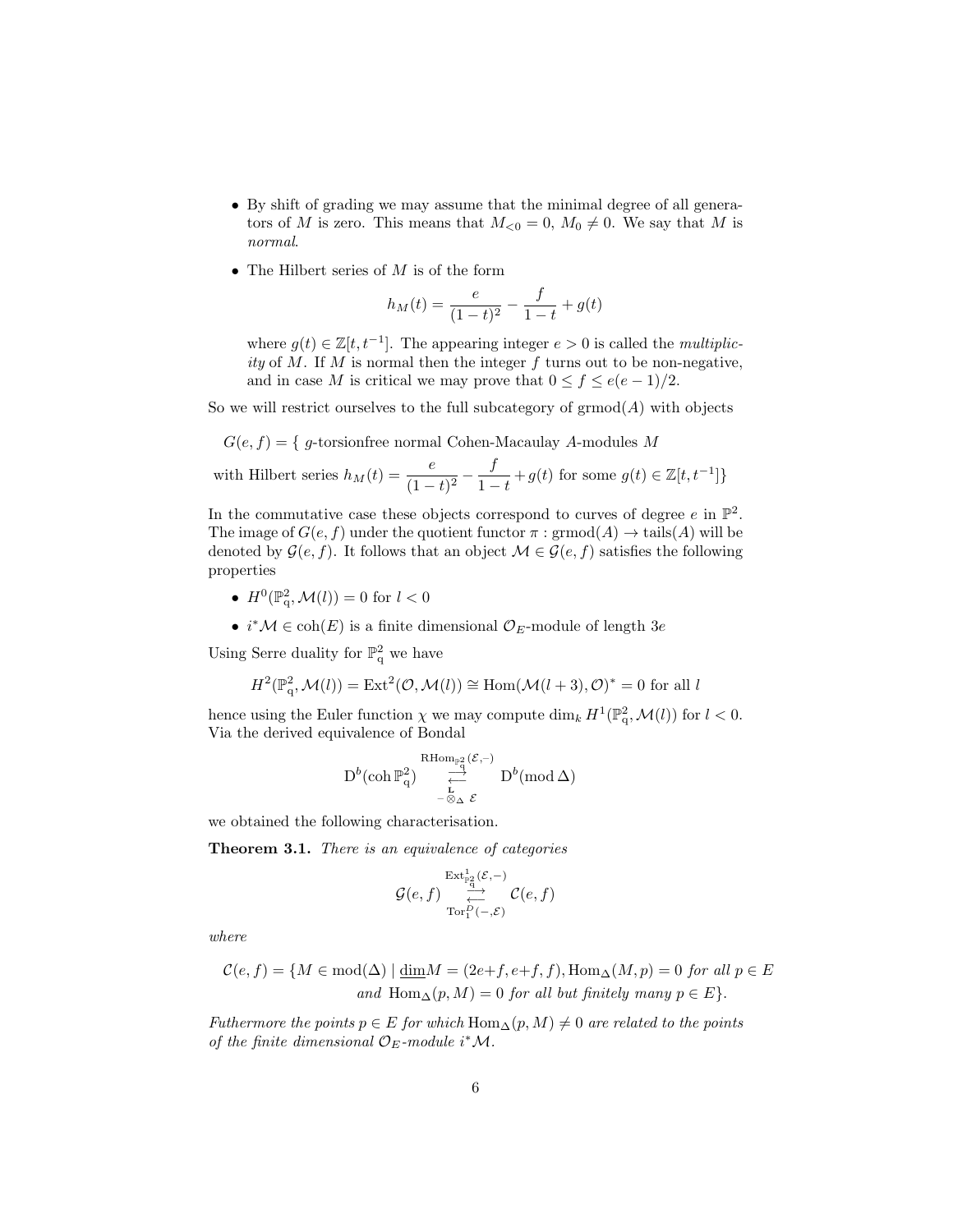In case of the Weyl algebra the category  $\mathcal{C}(e, f)$  is equivalent with

 $C_1 = \{M \in \text{mod}(\Delta) \mid \underline{\text{dim}}M = (2e+f, e+f, f) \text{ and } M(Z_0), M(Z_1) \text{ surjective }\}$ 

Expressing the defining relations on  $H$  we find that objects in  $C_1$  corresponds to pairs of matrices in

$$
\{(X,Y)\in M_{2e+f}(\mathbb{C})^2 \mid \text{rk}(YX-XY-\text{id})\leq e\}
$$

for which, up to simulaneous conjugation in  $\mathrm{Gl}_{2e+f}(\mathbb{C})$ , both X and Y are of the form

$$
\begin{pmatrix} * & * \\ 0 & * \\ 0 & 0 \end{pmatrix} \begin{pmatrix} e \\ f \\ f \\ e \end{pmatrix}
$$

though this description still needs some further simplifications. Concerning a general Artin-Schelter algebra  $A$  we have that these representations  $M$  are determined by the induced representation of the Kronecker subquiver of  $\Delta$  consisting of the vertices  $0, 1$ . In the generic case i.e. if A is a three-dimensional Sklyanin algebra we still have to sort things out. We expect that the critical modules are parameterized by smooth (affine??) varieties of dimension  $e^2 + 1$ .

#### 4 Hilbert series of gk-2 modules

We now determine the Hilbert series of  $g$ -torsionfree gk-2 modules. Again we restrict ourselves to objects in  $G(e, f)$ . Since every A-module admits a filtration into critical ones we only have to determine the Hilbert series of the critical objects in  $G(e, f)$  which we will denote by  $G(e, f)$ <sup>inv</sup>. Ajitabh found necessary conditions for these Hilbert series.

**Theorem 4.1.** (Ajitabh) Let  $M \in G(e, f)$ <sup>inv</sup> i.e. M is a g-torsionfree critical normal Cohen-Macaulay A-module of gk-dimension 2 and

$$
h_M(t) = \frac{e}{(1-t)^2} - \frac{f}{1-t} + g(t) \text{ for some } g(t) \in \mathbb{Z}[t, t^{-1}]
$$

Then the Hilbert series of M is of the form

$$
h_M(t) = \frac{e}{(1-t)^2} - \frac{s(t)}{1-t}
$$

where  $s(t) = \sum_i s_i t^i \in \mathbb{Z}[t]$  is a polynomial which satisfies

$$
e > s_0 > s_1 > \dots \ge 0 \text{ and } f = \sum_i s_i \tag{3}
$$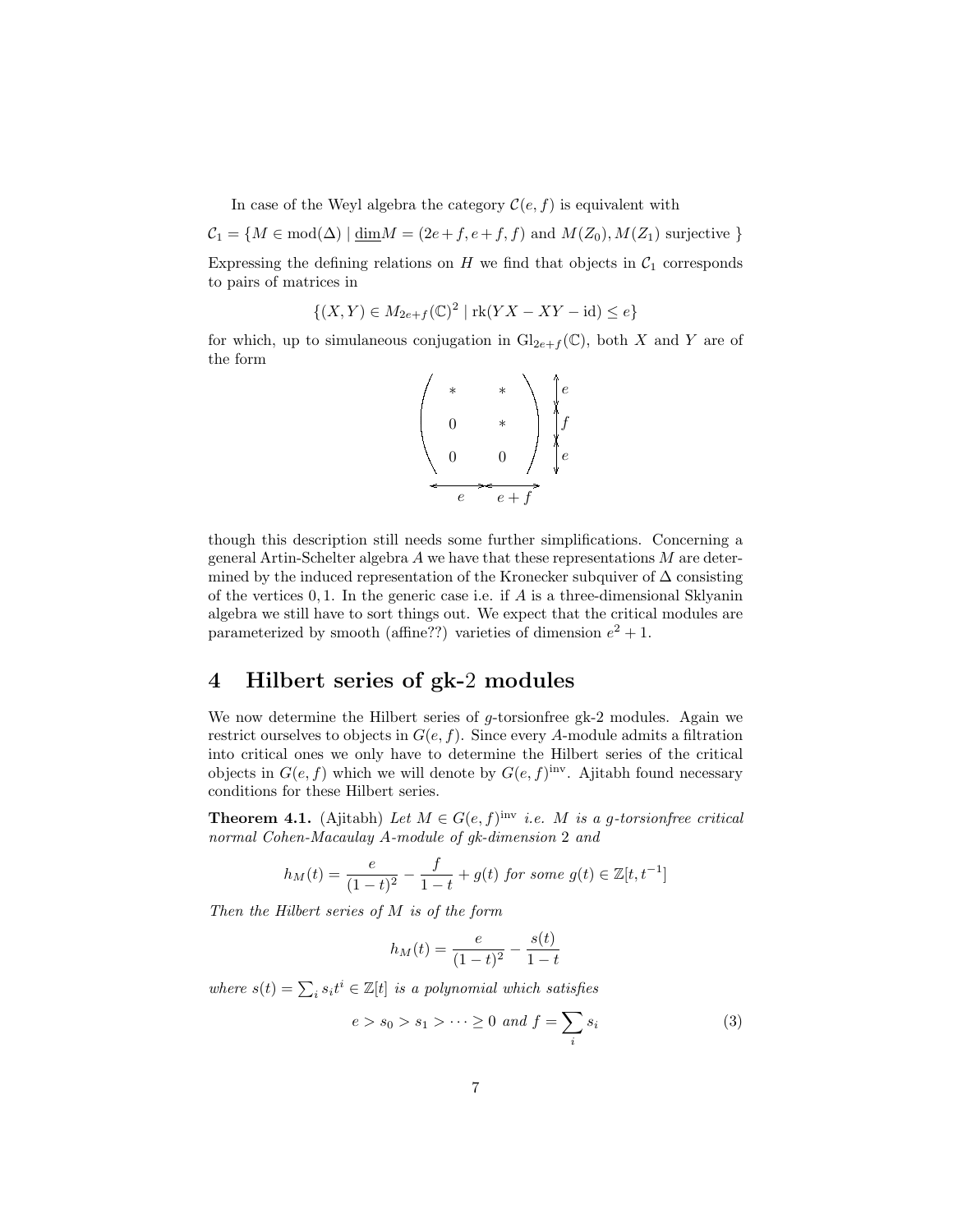The result also holds if we drop the assertion that  $M$  is g-torsion free.

Remark 4.2. In fact Ajitabh found necessary conditions for the appearing mimimal resolutions of these modules, which gives more information than Hilbert series.

It is convenient to represent polynomials  $s(t) \in \mathbb{Z}[t]$  for which (3) holds by the graph of the function

$$
F_s : \mathbb{R} \to \mathbb{N} : x \mapsto s_{\lfloor x \rfloor}
$$

(where  $|x|$  stands for the integer part of x) which has the form of a staircase.

**Example 4.3.** Consider  $e = 12$  and  $s(t) = 9 + 6t + 5t^2 + 4t^3 + t^6$ . The corresponding graph is



We were able to prove the converse of Theorem 4.1.

Theorem 4.4. The correspondence

$$
h_M(t) = \frac{e}{(1-t)^2} - \frac{s(t)}{1-t}
$$

is a bijective correspondence between Hilbert series  $h_M(t)$  of objects M in  $G(e, f)$ <sup>inv</sup> and polynomials  $s(t) \in \mathbb{Z}[t]$  which satisfy

$$
e > s_0 > s_1 > \dots \ge 0 \text{ and } f = \sum_i s_i
$$

Remark 4.5. 1. We proved this result by showing that the necessary conditions for the appearing resolutions found by Ajitabh are also sufficient.

- 2. As a side result we find that the number of possible Hilbert series for a g-torsionfree normal Cohen-Macaulay module of gk-dimension 2 and multiplicity e is precisely  $2^{e-1}$ .
- 3. Consideration of all objects in  $G(e, f)$ <sup>inv</sup> with fixed Hilbert series induces a stratification. There is a formula for the dimensions of these strata from which it follows that there is a unique stratum of maximal dimension  $e^2+1$ in  $G(e, f)$ <sup>inv</sup>. This implies that  $G(e, f)$ <sup>inv</sup> is connected.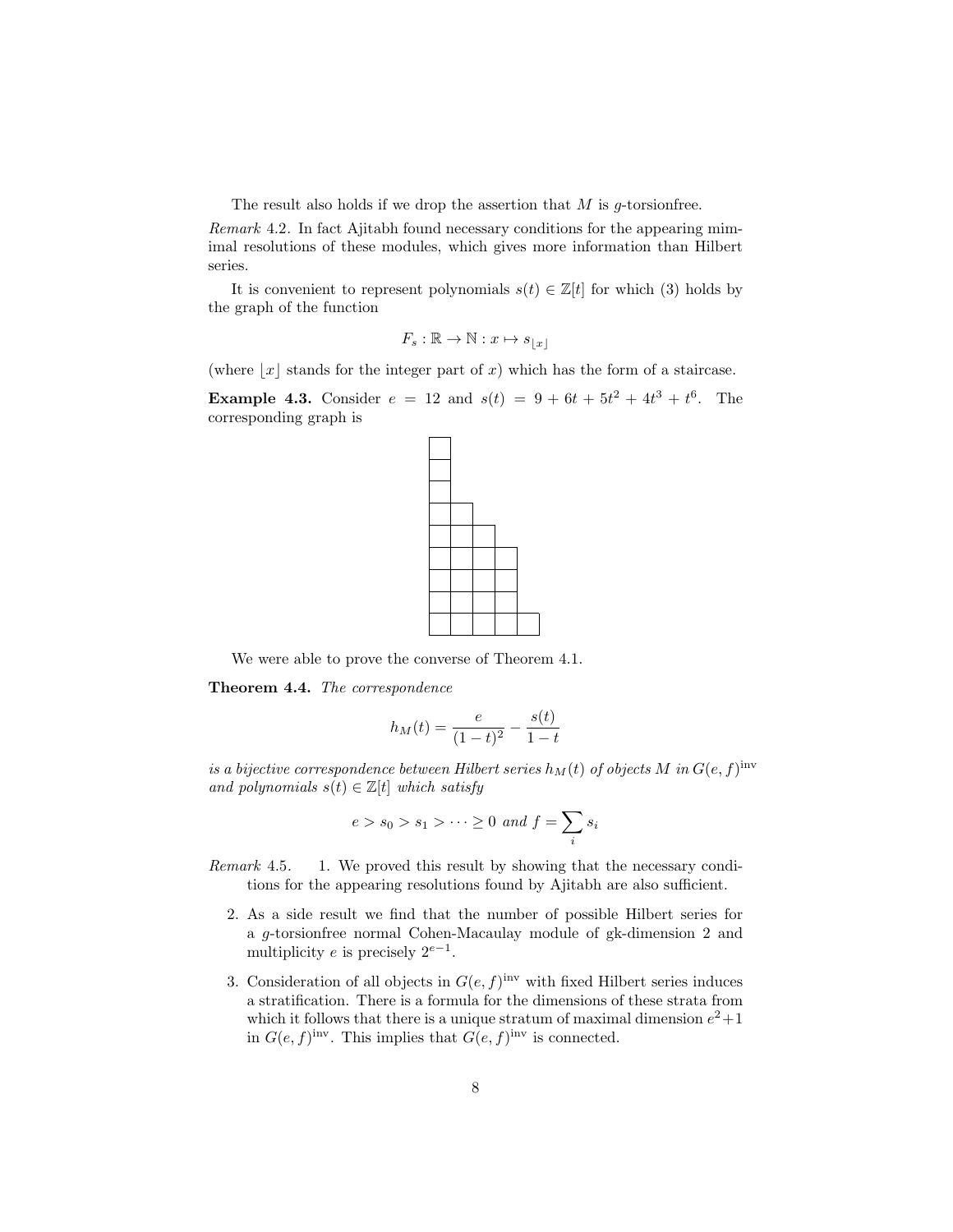#### 5 Presentation up to lower gk-dimension

Let  $\mathrm{grmod}(A)$  denote the category of finitely generated graded right A-modules. The full subcategory grmod $(A)_{\leq 1}$  consisting of modules of gk-dimension at most 1 is a Serre subcategory of  $\mathrm{grmod}(A)$ . There is a quotient map

$$
\theta : \mathrm{grmod}(A) \to \mathrm{grmod}(A)/\mathrm{grmod}(A)_{\leq 1}
$$

and two modules  $K, M \in \text{grmod}(A)$  are called gk-1 *equivalent* if  $\theta(K) \cong \theta(M)$ . We recall the following result.

Theorem 5.1. (Ajitabh and Van den Bergh) Every critical A-module of gkdimension two and multiplicity e is, up to shifting, gk-1 equivalent with a critical A-module K of gk-dimension two and multiplicity e which has a resolution of the form

$$
0 \to A(-1)^e \to A^e \to K \to 0
$$

Thus the generic way to describe a 'curve in a quantum plane' is by an  $e \times e$ matrix with linear entries. However in the commutative case i.e. if  $A = k[x, y, z]$ we may present  $M$ , up to shifting and gk-1 dimensional modules, by an element of degree  $e$ . This is how one may prove this. Assume that  $M$  is a critical  $A$ module of gk-dimension two and multiplicity  $e$ . By shifting  $M$  we may assume that  $M_0 \neq 0$  so there is a nonzero map  $f : A \to M$ . It is then easy to see that ker f is a reflexive rank one module. But since  $A = k[x, y, z]$  this implies that ker f is a shift of A. Thus  $K = \text{im } f$  has a minimal resolution of the form

$$
0 \to A(-e) \to A \to K \to 0
$$

Since coker f has gk-dimension  $\leq 1$ , K and M are gk-1 equivalent.

This proof does not work for general A since there are reflexive rank one modules which are not shifts of A. In fact, we were able to show

**Theorem 5.2.** Let  $e \geq 3$ . Then there is a critical A-module of gk-dimension two and multiplicity e which is not, up to shifting, gk-1 equivalent with a critical A-module K of gk-dimension two and multiplicity e which has a resolution of the form

$$
0 \to A(-e) \to A \to K \to 0 \tag{4}
$$

Let us briefly describe the idea of the proof by considering the example where  $e = 3$ . Then the number of parameters for a critical gk-2 module K with resolution (4) is 9 and the number of parameters for a critical gk-2 module with minimal resolution of the form

$$
0 \to A(-1)^3 \to A^3 \to M \to 0
$$

is 10. Fixing  $K$ , there are only finitely many critical gk-1 modules  $N$  such that there is a surjective map  $K \to N$ . Also  $Hom(K, N) = k$ . Now let  $M_1$  denote the kernel of such a map. Then the number of freedom to construct  $M_1$  is also